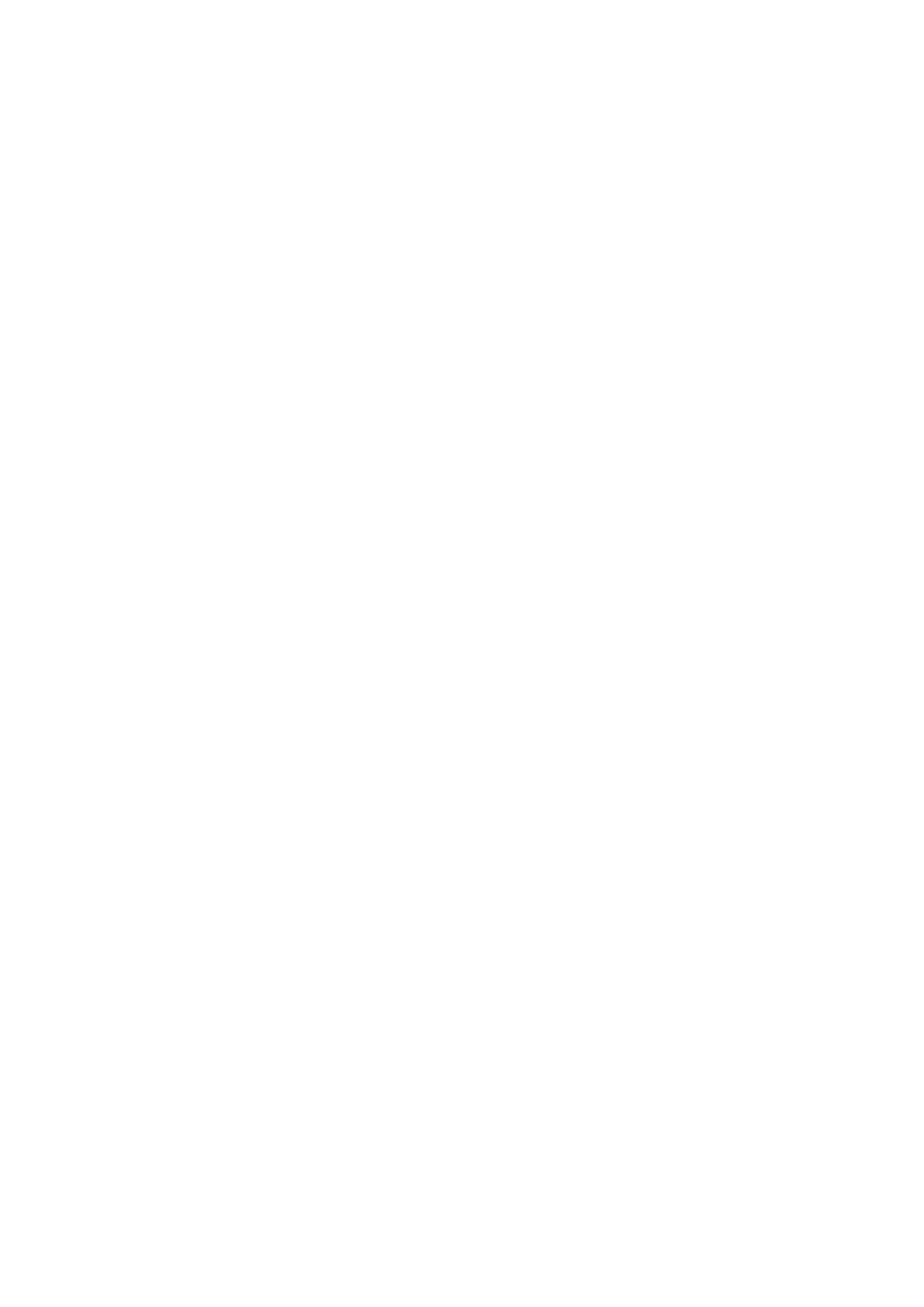| <b>Preface</b>                      |                                          | <b>HSN-1</b>   |
|-------------------------------------|------------------------------------------|----------------|
| <b>Introduction</b>                 |                                          | $HSN-2$        |
| <b>Implant Specific Information</b> |                                          | $HSN-3$        |
|                                     | Indications, Contra Indications          | $HSN-3.1$      |
|                                     | Position of Patient and Approaches       | $HSN-3.1$      |
|                                     | <b>Implant Specific Details</b>          | $HSN-3.1$      |
|                                     | Nomenclature                             | $HSN-3.2$      |
|                                     | Recommendations                          | $HSN-3.3$      |
| <b>Surgical Technique</b>           |                                          |                |
|                                     |                                          | $HSN-4$        |
|                                     | Preparation and Insertion of first Nail  | $HSN-4.1$      |
|                                     | Preparation and Insertion of second Nail | <b>HSN-4.2</b> |
|                                     | Shortening the Nails                     | $HSN-4.3$      |
|                                     | Insertion and Fixation of first Plug     | $HSN-4.4$      |
|                                     | Insertion and Fixation of second Plug    | <b>HSN-4.5</b> |
|                                     | Post-operative Treatment                 | $HSN-4.6$      |

#### **Warning**

This description is not sufficient for immediate use of implants and instruments.

An instruction into handling these instruments by a surgeon experienced with them is strongly recommended.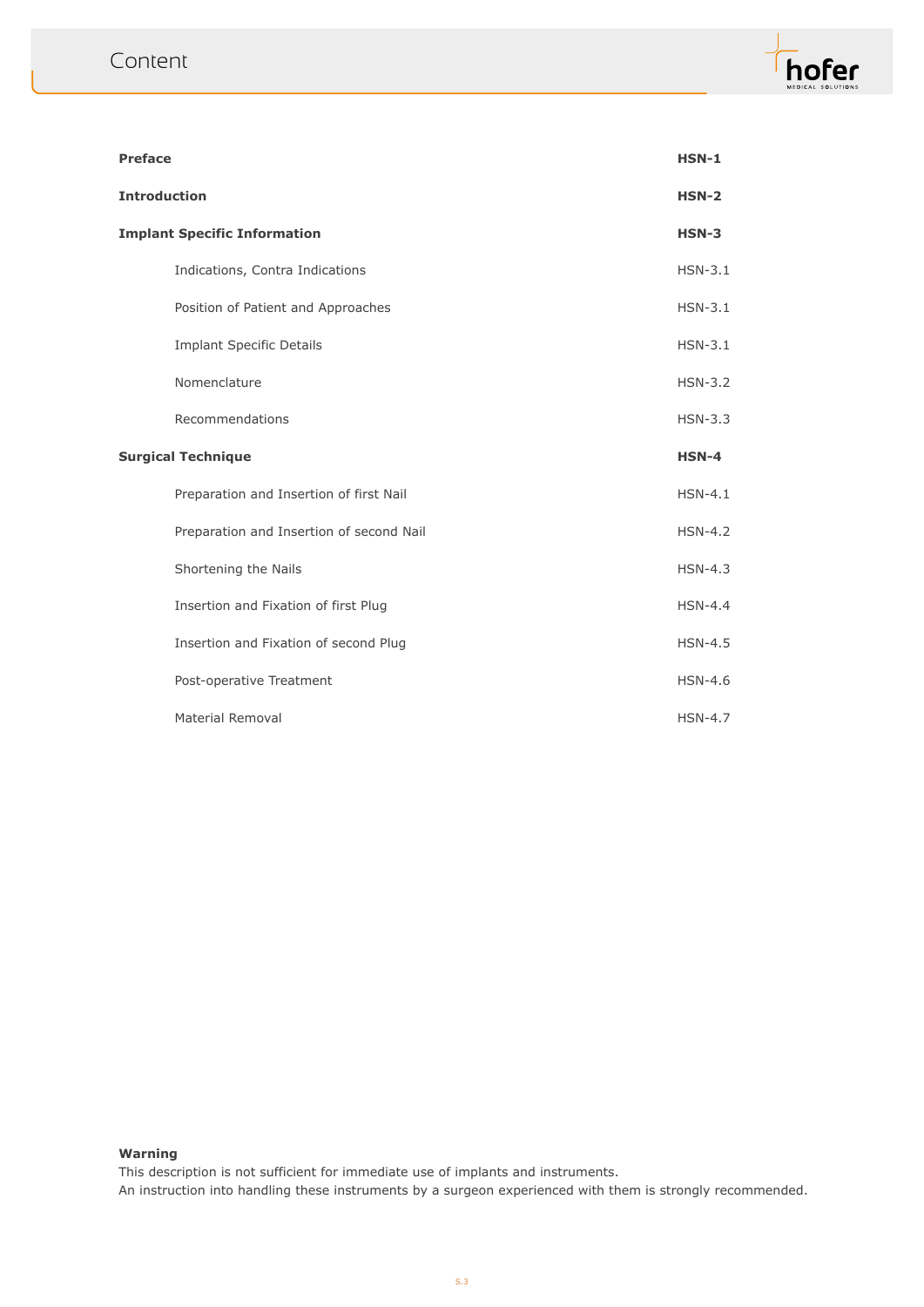

This document provides information about the handling of HOFER implants and instruments.

This operation manual shall be considered as an addition and under no circumstances as a substitute to existing literature about surgical methods within orthopaedics and traumatolgy.

The content shall be regarded as a recommendation for a standardized procedure of how to apply the products without addressing the issues of any further necessary tasks, additional operative actions and possible extensions of the surgical technique.

The actual selection of the most suitable implant and its implantation method has to happen exclusively by the surgeon based on his education and the individual diagnostic findings.

All illustrations printed here have a purely symbolic character to support the description of the surgical technique and can vary.

These operation instructions don't contain any details on the use of the instruments. Corresponding documents are available in the form of

- Usage instructions for instruments: intra- and postoperative handling
- Usage instructions for implants (each implant is enclosed)

Please ensure that the diagnosis and determination of the treatment plan are left up to the surgeon.



Hofer-medical gladly offers detailed training in safe handling and various surgical techniques.



**Please contact our 24/7 service hotline:** Tel.: +43 (0)3382 53388 Mail: office@hofer-medical.com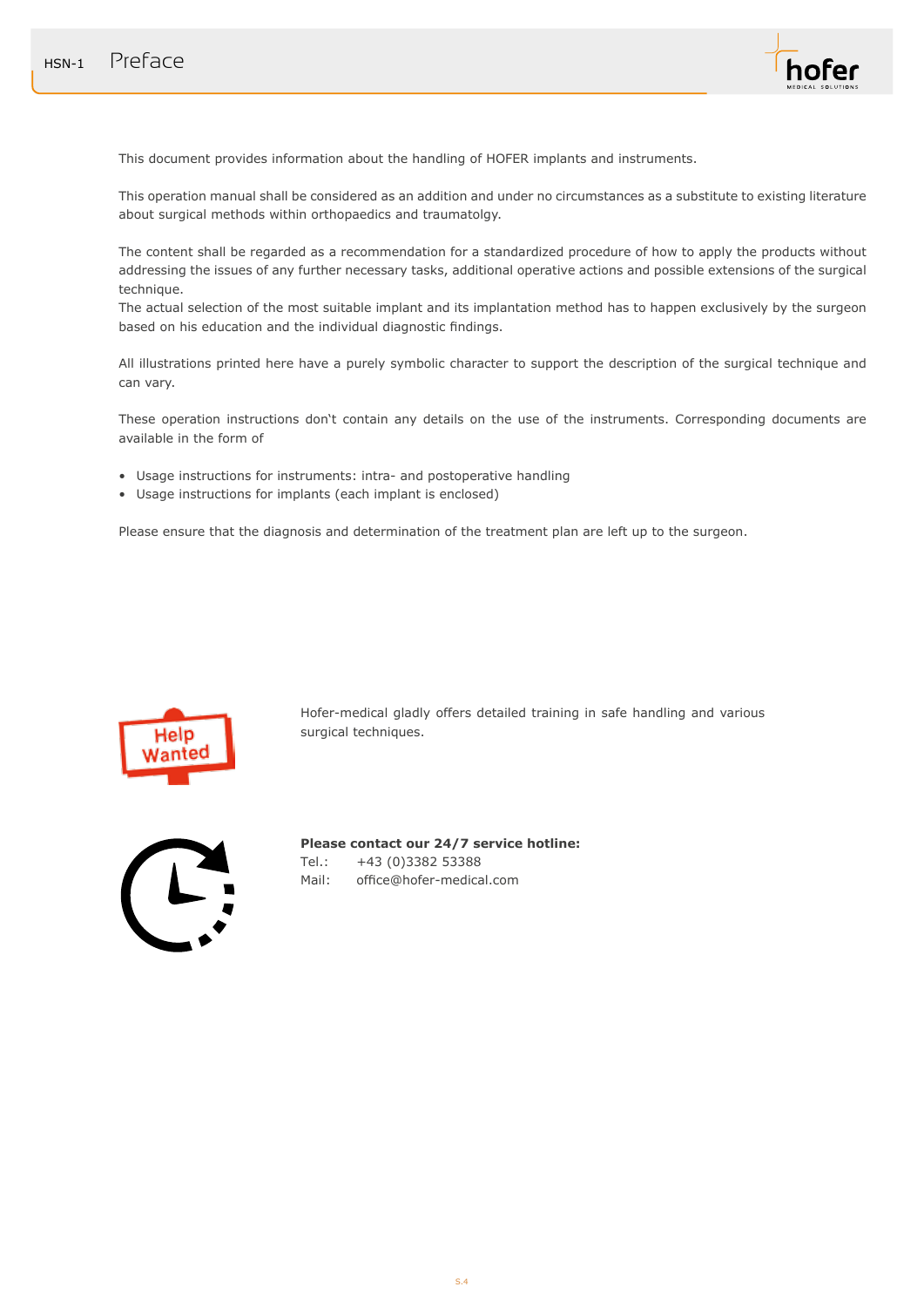

The HSN System of the company Hofer GmbH & Co KG (HOFER) is an intramedullary implant system.

It is designed to treat fractures of long bones for children and adolescents.

All HOFER products result out of a joint development of experienced clinicians and our engineers. This successful cooperation results in providing products to meet the anatomical and functional requirements of the respective sites due to their anatomically adjusted design and to provide an almost unrestricted operative treatment of various fractures.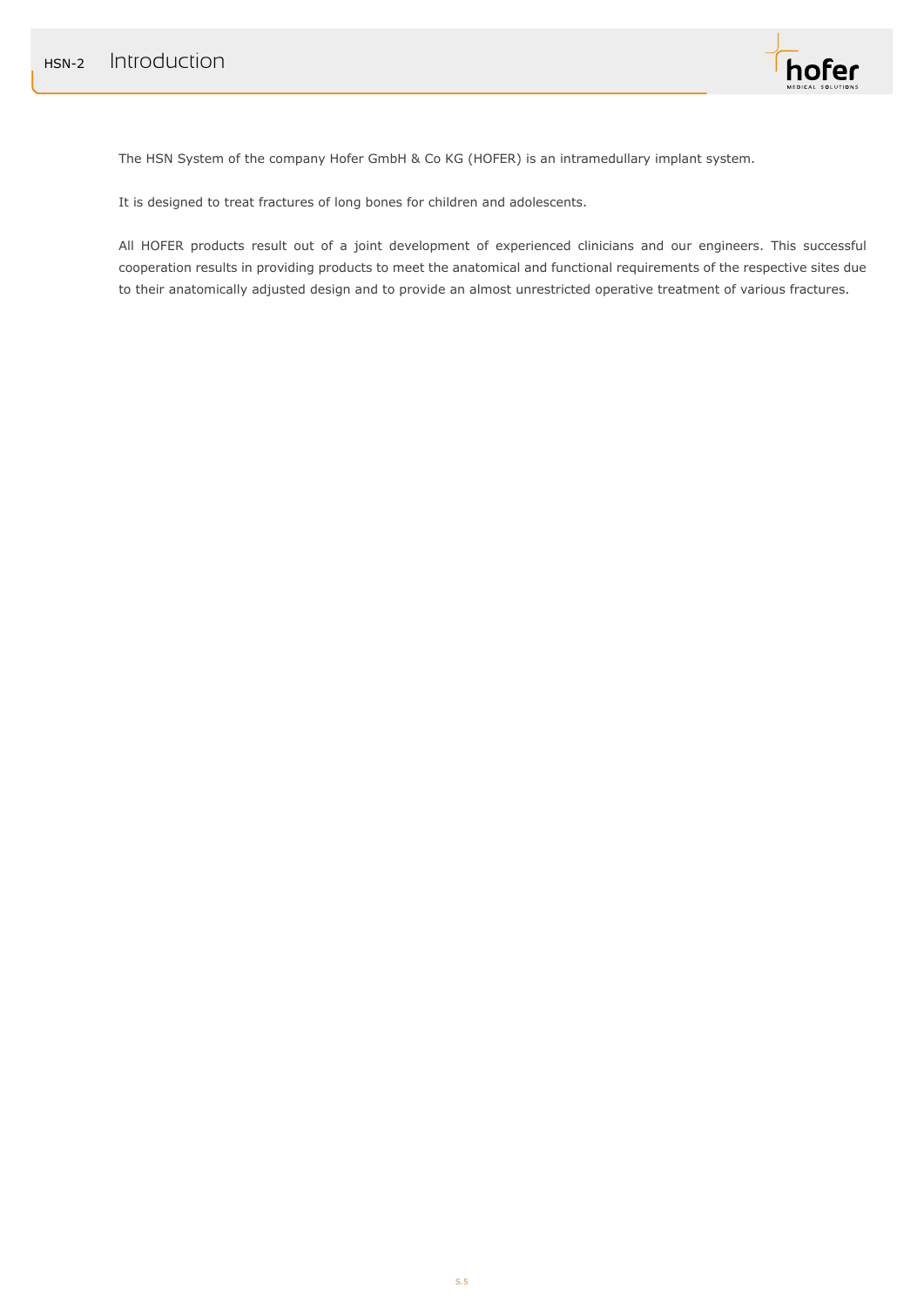



hofer

#### HSN Plug



#### Indications (additional)

- More complex oblique / instable fractures (relative)
- Larger nail projection and sharp end (relative)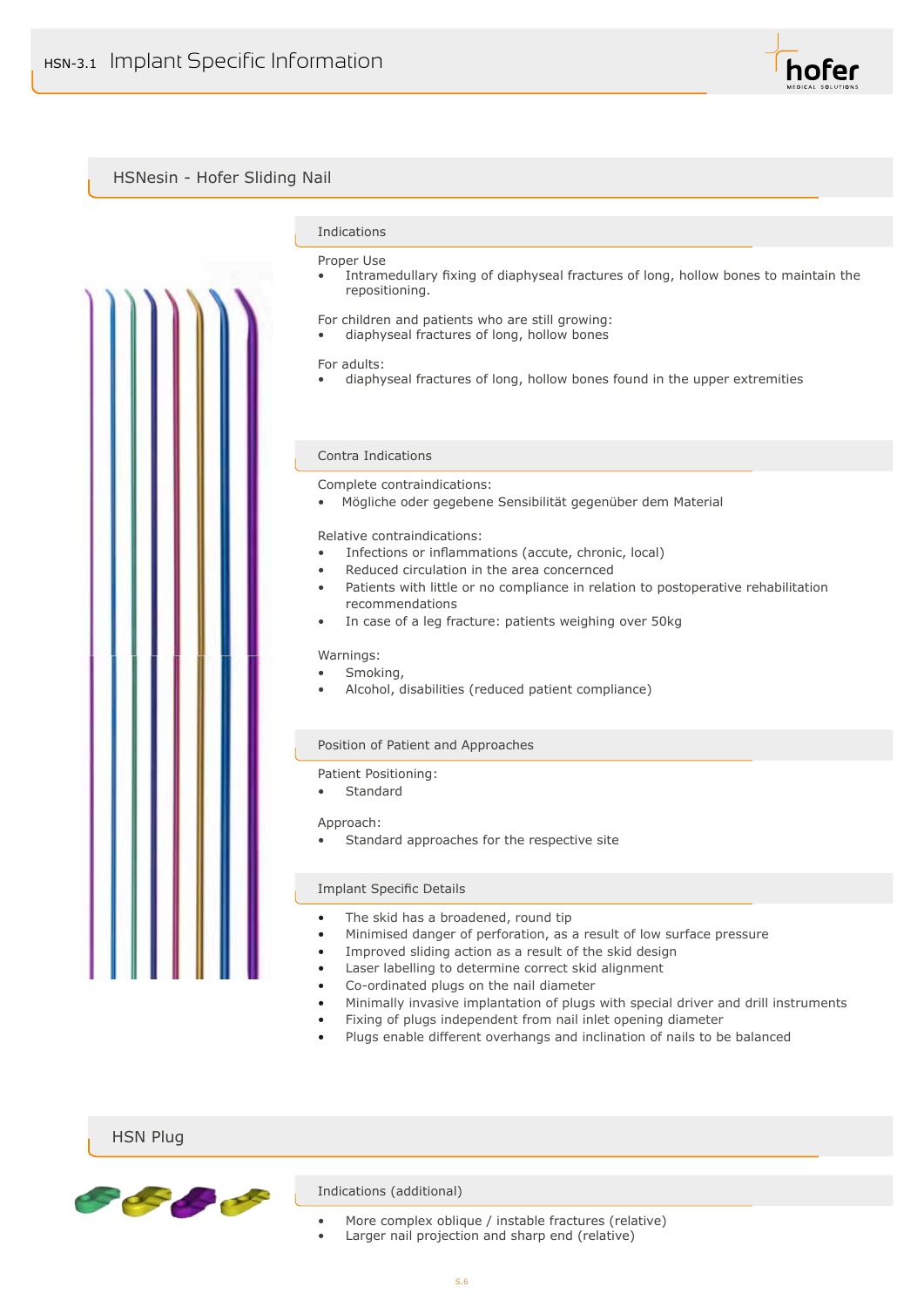

Instruments (Selection)

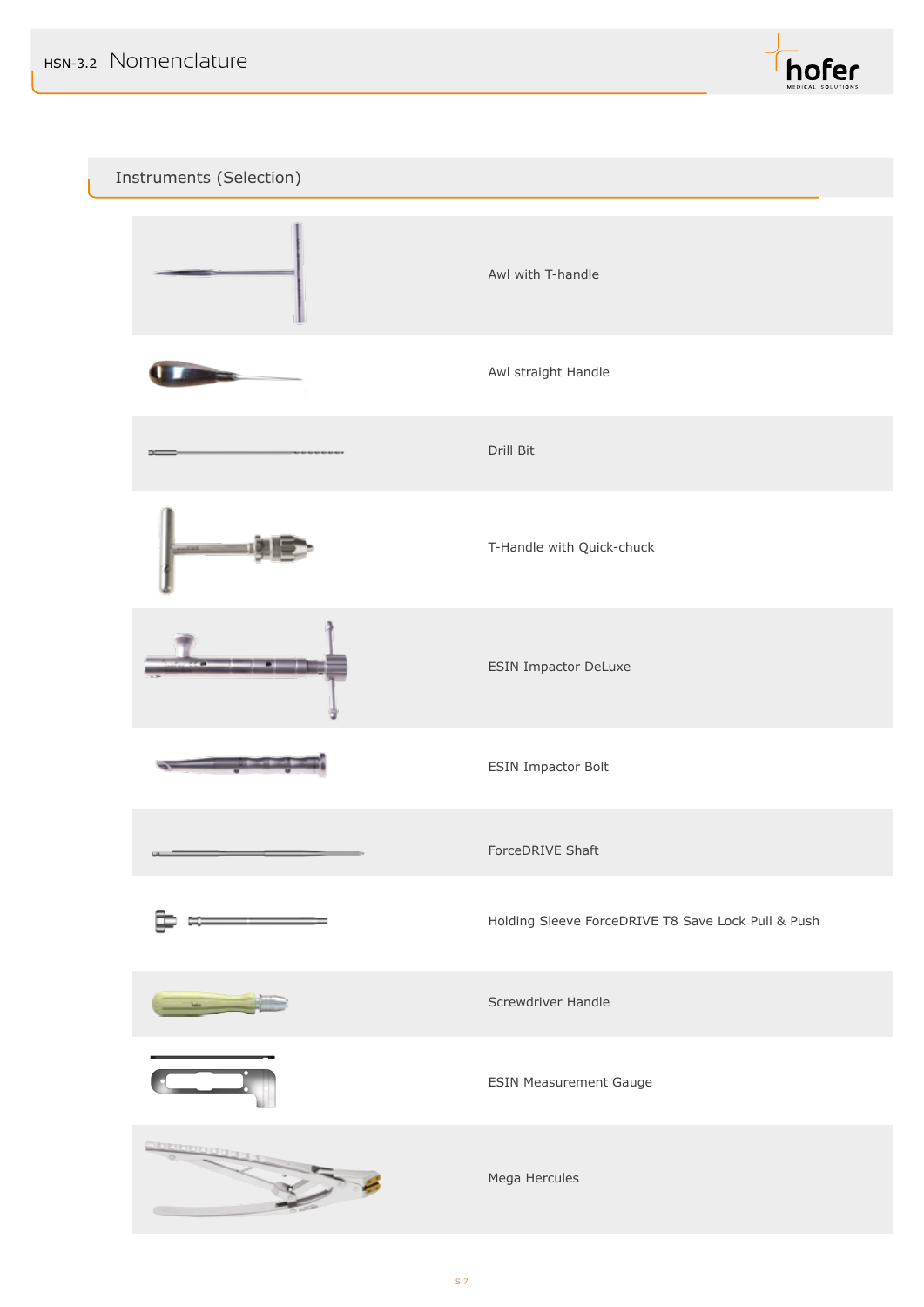

#### ESIN Plug Insert and Aiming Device with Sleeve System

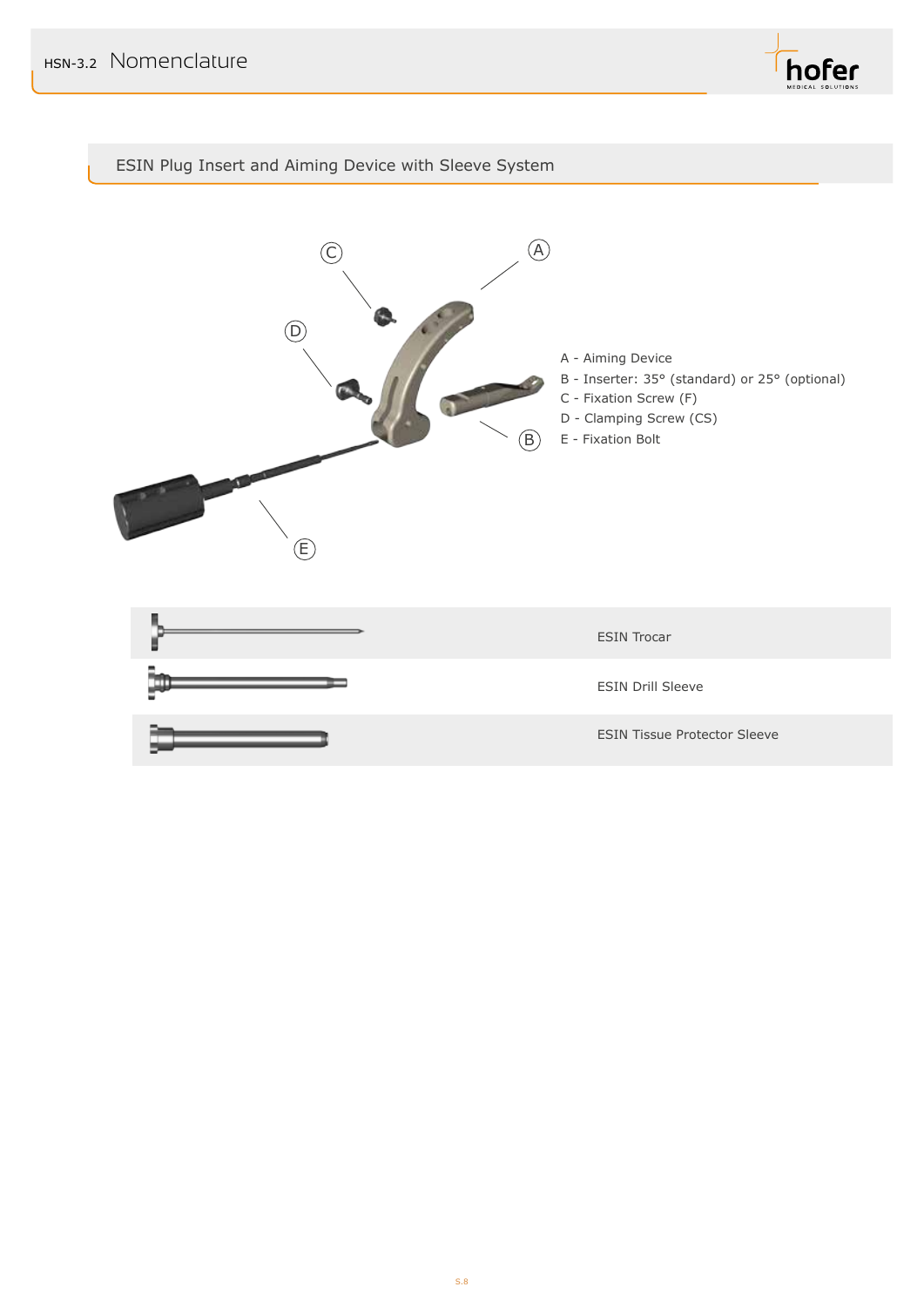

#### Implants and Instruments

- Always pay attention to the correct orientation of the implants!
- For a further insertion than possible with handle or impactor **only** use the impactor bolt!
- The ESIN plug insert and aiming device is **only to be used for insertion of the plugs.**
- For better insertion of the nail the tip can be pre-bent!
- For stronger fixation pre-bend the nail along its total length! The maximal deflection should be at the zone of instability / fracture zone -> 3-Point-Contact!
- For general information on the ESIN philosophy see *Dietz / Schmittenbecher / Slongo / Wilkins (2006) AO Manual of Fracture Management: Elastic Stable Intramedullary Nailing (ESIN) in Children, Thieme*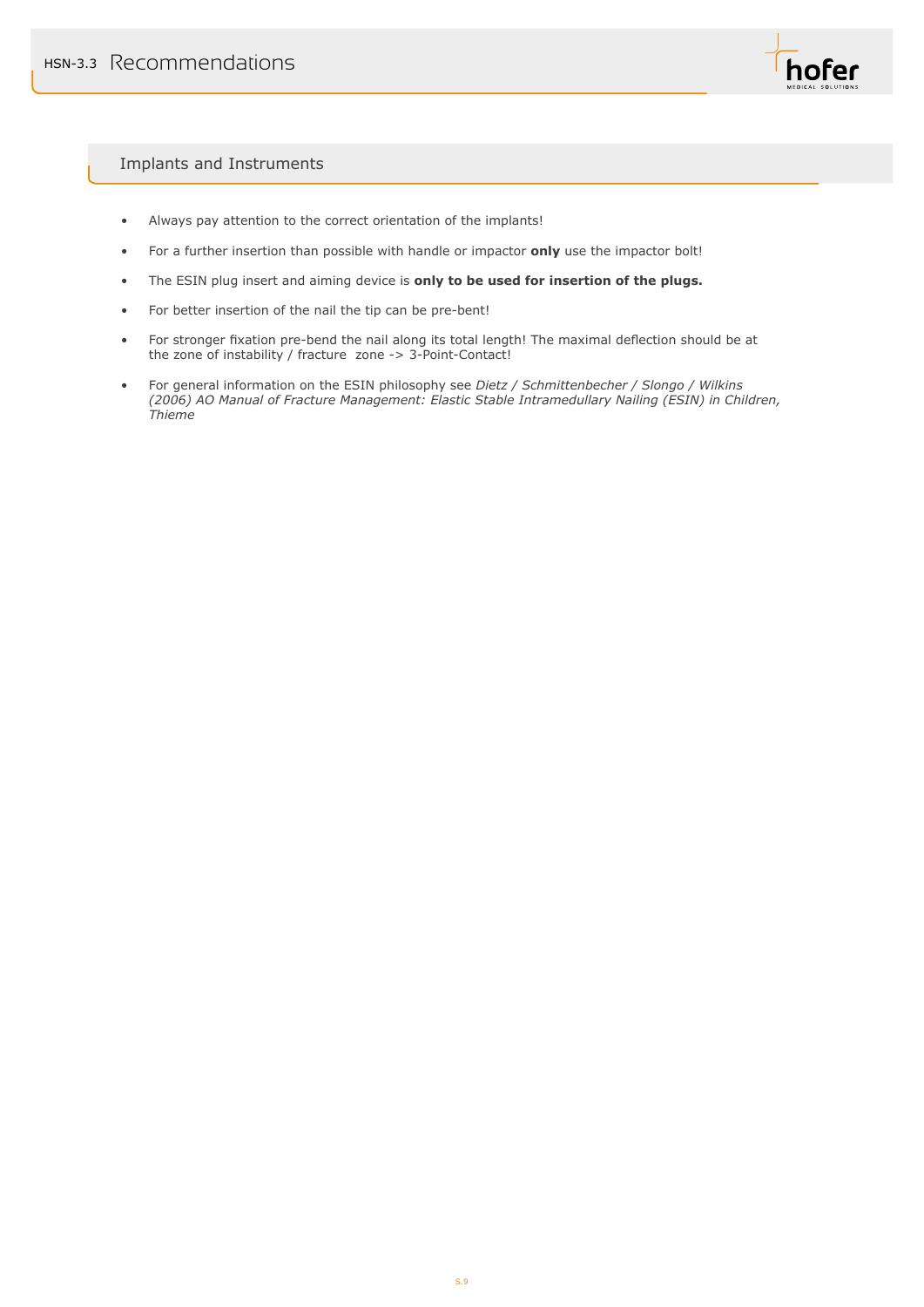

#### **4 - Using the HSN System - Example bilateral Implantation**

#### **IMPORTANT:**

**Preparatory measures for the use of HOFER implants require a preparation as thorough as possible of the operation field. Nearby nerve fibers and blood vessels require special caution.**

**An adequate reduction of the anatomical structure has to be carried out when HOFER implants are used.**

#### **NOTE: All common techniques of the ESIN (elastic stable intramedullary nailing) philosophy are also valid for the HSN system.**

#### **4.1 - Insertion of first Nail**

#### **4.1.1 - Preparation of Insertion Site of first Nail**

The insertion site depends on the anatomical region, in which the implant is used. It should still lie outside the articular capsule to protect epiphysis and epiphyseal plate. In certain meta- and epiphyseal fractures the approach is performed from the opposite side - indirect method.

The figures used in the following parts serve to symbolically illustrate the surgical steps with the example of an implantation to the femur.

The implant, promising the higher reduction effect, is inserted first. The diameter of the nail should be 1/3 of the smallest diameter of the medullary cavity.



After the skin incision the insertion site of the nail is opened with an awl. Alternatively drill bits Ø 2.5 (predrilling) and with the final diameter (overdrilling) may be used.



Fig. 1: Option 1 - Opening with awl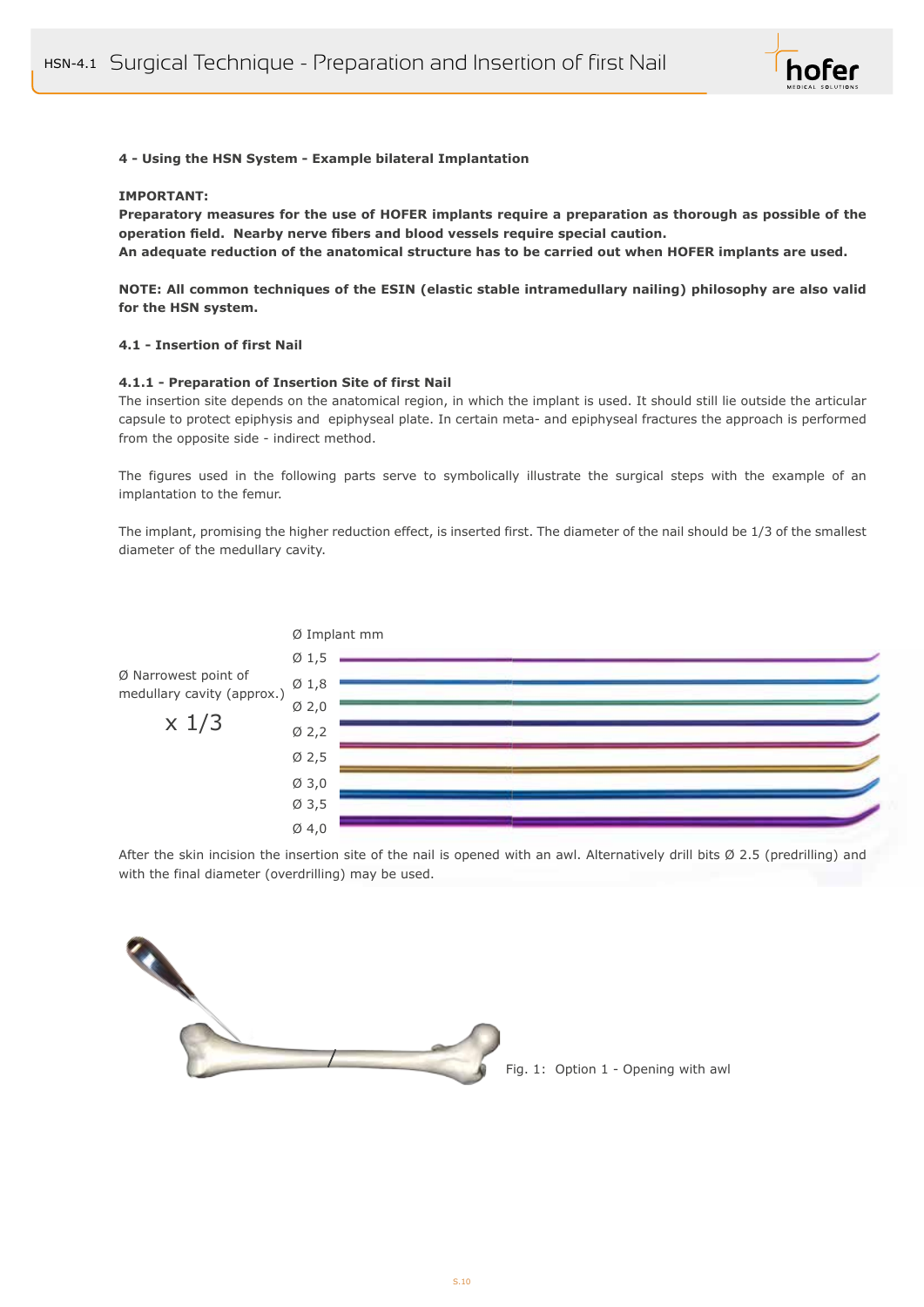

The aperture should be a little bit larger than the diameter of the used HSN implant. For predrilling the awl or drill bit is inserted vertically first. Then it immediately has to be turned in axial direction to proceed **in a maximum angle of 45° -** approximately in the planned direction of entry of the nail.

For more information on the handling of the drill bits please refer to:

- Instruction manual for handling the drill bit
- Instruction manual for handling the double drill guide / drill sleeve



Fig. 2: Option 2 - Vertical "predrilling" with drill bit  $(1)$ , then turn in axial direction (2)



Fig. 3: Option 2 - Drilling in an angle of max. 45**°** (3)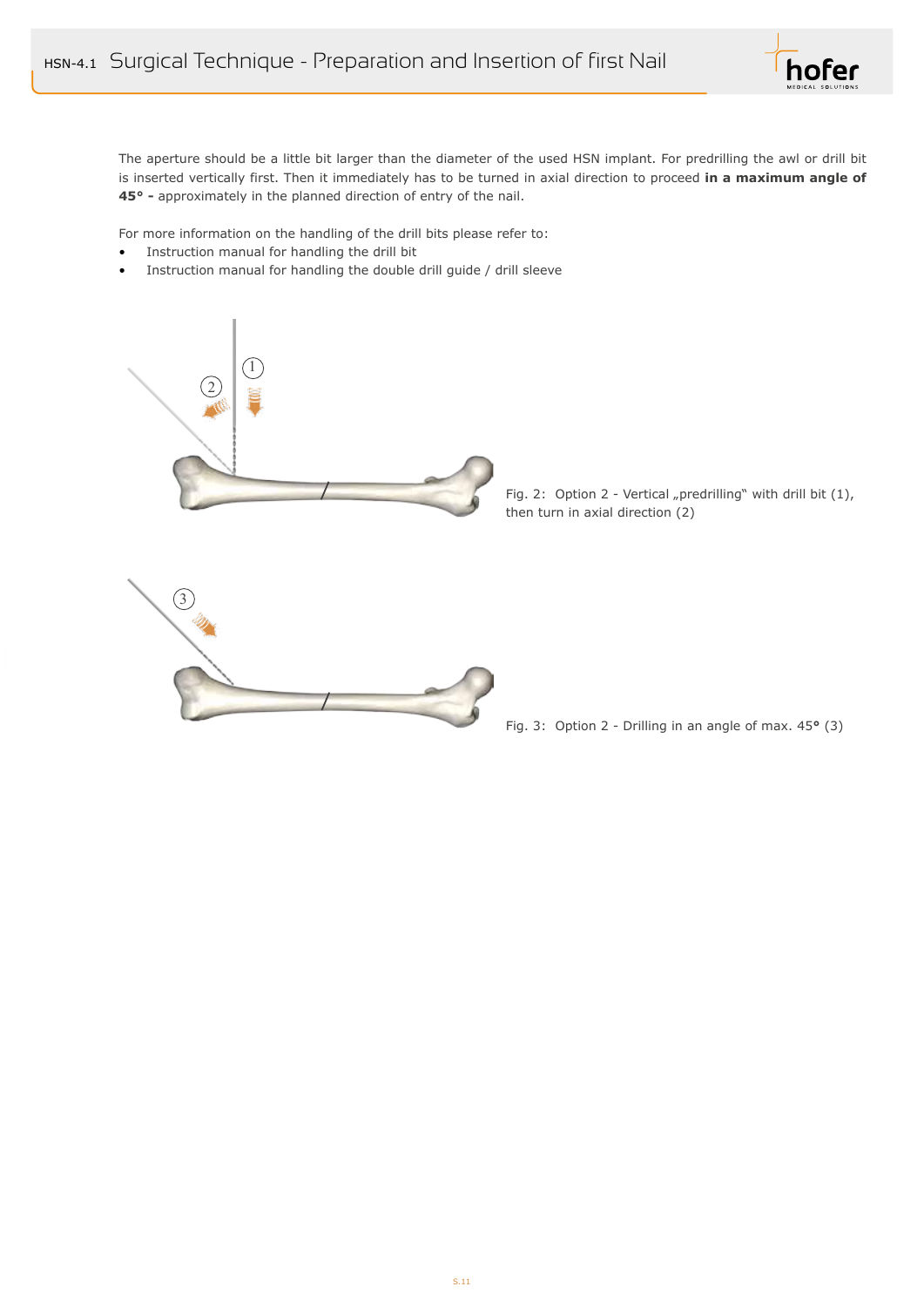

#### **4.1.2 - Insertion of first Nail**

If necessary the nail may be pre-bent. For insertion the impactor or the handle with quick-chuck is connected to the implant. Both instruments can be adjusted if necessary.

The orientation of the implant tip is determined by the **flattened end** of the sliding nail. The implant is oriented so that the tip points in direction of the medullary cavity. Insertion should by performed under **image intensifier control**! If it is necessary to insert the implant further than it is possible with impactor or handle an impactor bolt, which can be put on the nail, is available. For this further insertion until reaching the final position only the impactor bolt can be used!

**Note:** In order to have 2 points of application for reduction, it may often be advantageous not to exceed the fracture gap with the first nail before the second implant (4.2.2) has reached the fracture line.

The nail can also be shortened before reaching its final position (e.g. using cutting device, too massive soft tissue). As hereby the flattened end might be completely cut off, the orientation of the tip should be checked by means of the image intensifier.

By means of strokes, performed by a hammer onto the impactor bolt, the implant tip is finally anchored in the cancellous bone.



Fig. 4: Insertion of first nail with impactor

Fig. 5: Strokes with hammer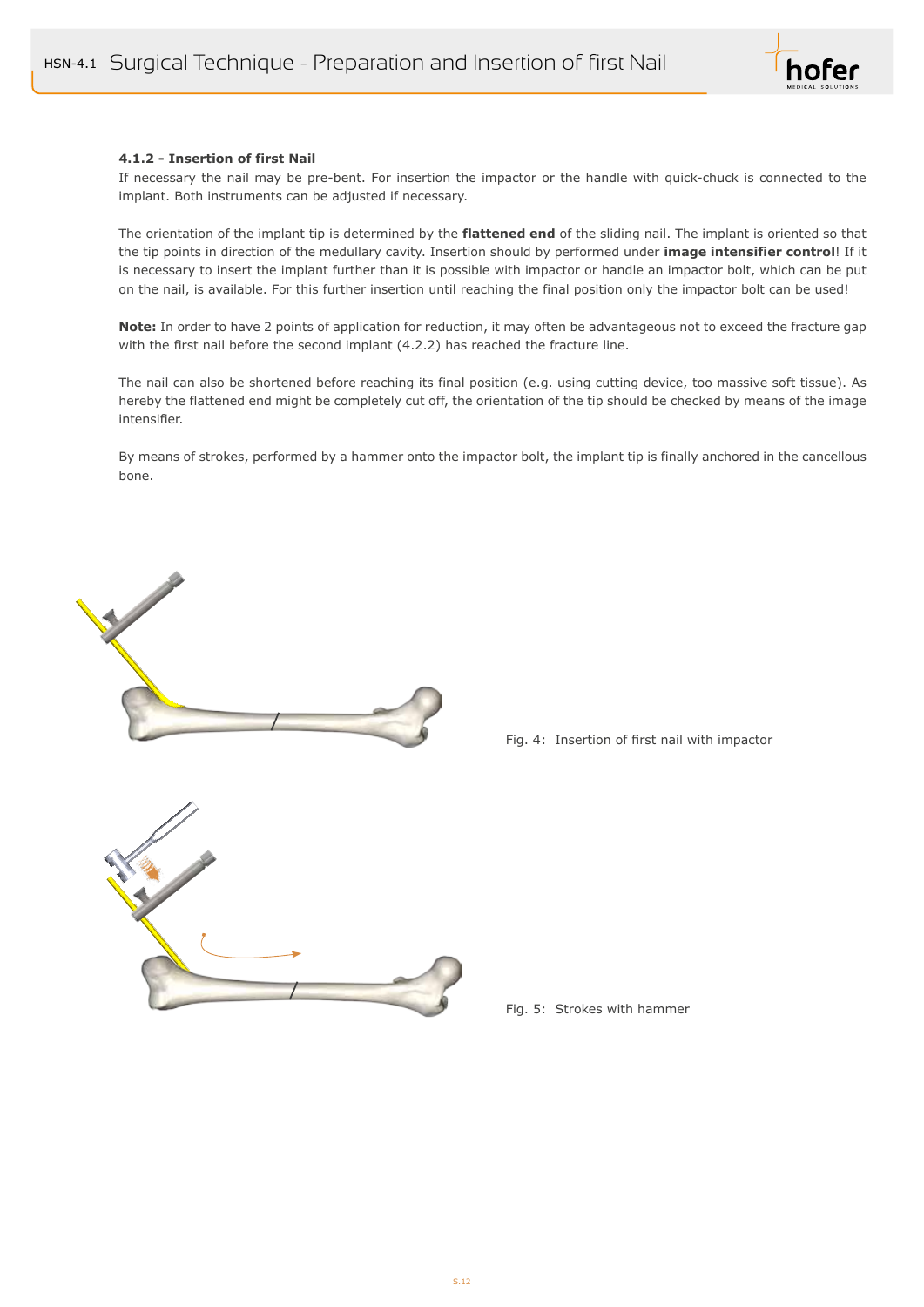

#### **4.2 - Preparation and Insertion of second Nail**

#### **4.2.1 - Preparation of Insertion Site of second Nail**

Use implant with the **same diameter** as the first nail and insert it at the **same level**. The procedure is the same as for the preparation of the insertion site for the first nail (4.1.1).



Fig. 6: Drilling for second nail (same level as for first)

#### **4.2.2 - Insertion of second Nail**

The procedure is the same as for the insertion of the first nail (4.1.2).



Fig. 7: Insertion of second nail with impactor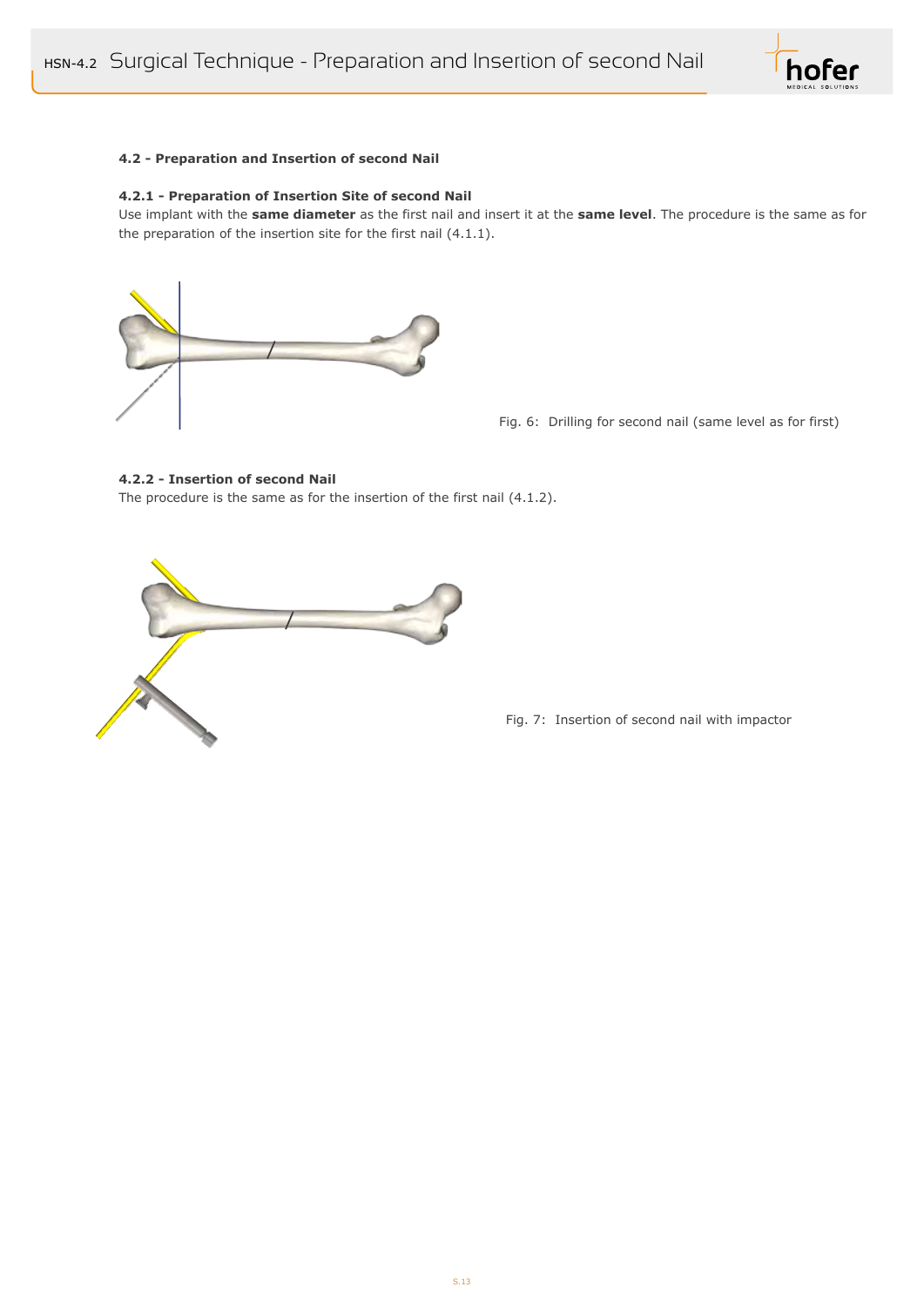

#### **4.3 - Shortening the Nails**

Have the nails not already being shortened (4.1.2), they are now - in final position - cut approximately 1 cm above the cortical bone by an adequate pliers (e.g. Hercules for nails up to 3.5 mm diameter or rod cutter).

For more information on cutting with the Herclues pliers please refer to:

• Instruction manual for handling the Hercules



Fig. 8: Shortening first nail with Hercules



Fig. 9: Shortening second nail with Hercules



Fig. 10: Shortened nails

After shortening sharp edges of the nails should be rounded.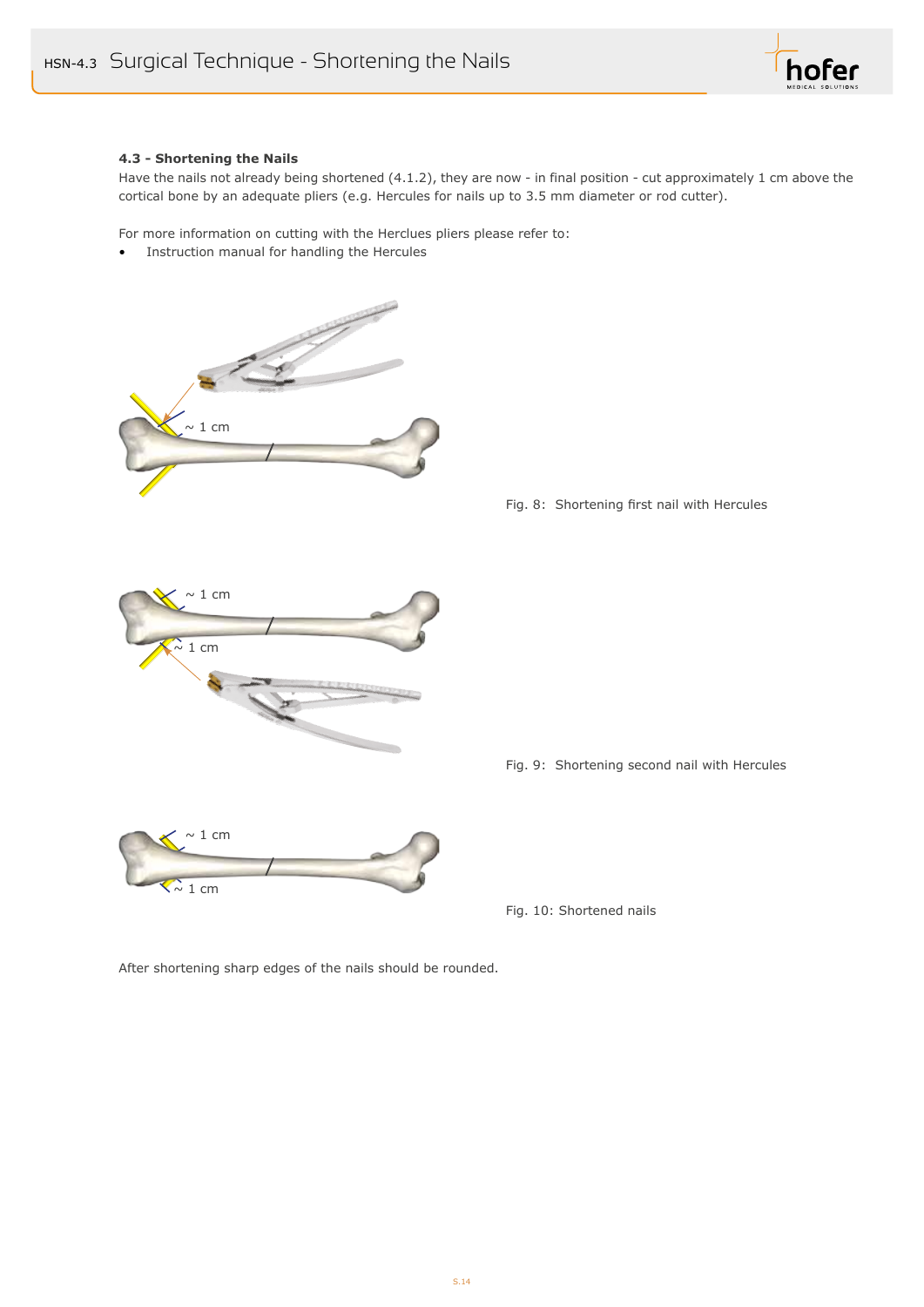

#### **4.4 - Insertion and Fixation of first Plug**

#### **4.4.1 - Insertion of first Plug**

To avoid slipping back and soft tissue irritations a closure cap (plug) is applied to the end of the nail protruding from the bone. Please pay attention to the size of the plugs, which are adjusted to the respective nail diameters.



For insertion of the plugs a special insert and aiming device is available. The plug, which is connected to the inserter, is put on the end of the nail. For insertion of the plug the insert and aiming device is used **without** the sleeve system. **The plug must not be used together with a hammer.**

For more information on handling the insert and aiming device please refer to:

• Instruction manual for handling the ESIN plug insert and aiming device

#### **4.4.2 - Fixation of first Plug**

The sleeve system with all 3 components (tissue protector sleeve, drill sleeve, trocar) is led - depending on the used inserter (25° or 35°) through the correspondingly marked hole of the aiming device.





Fig. 11: Insertion of sleeve system (Example inserter 35°)

After removing the trocar the drill bit is guided through the drill sleeve for drilling (1). For screw length determination a measurement gauge, which can be put on the **drill sleeve**, is available (2).





Fig. 12: Drilling and determination of length for first screw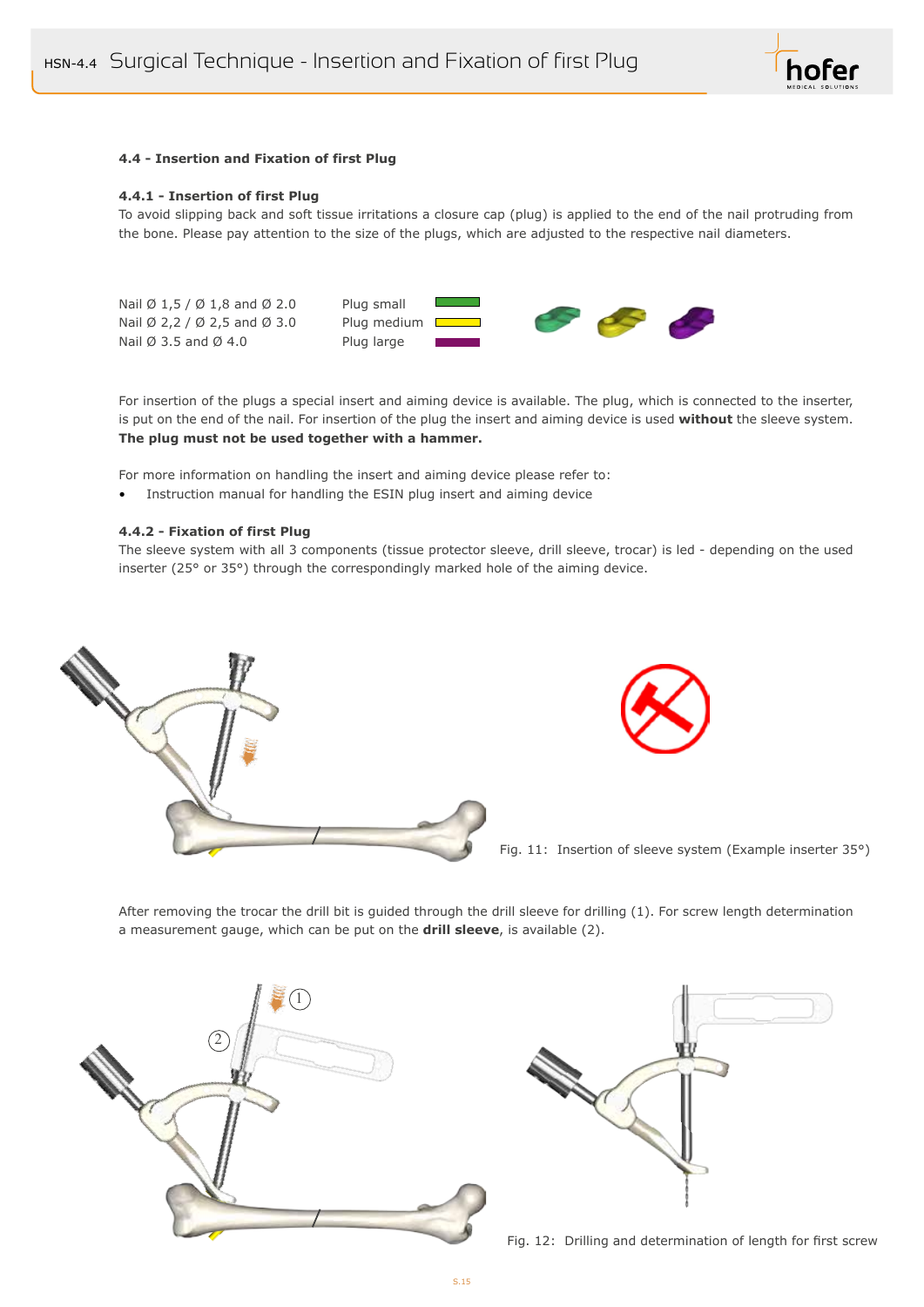

For more information on sleeve system, drill bit and screw length determination please refer to:

- Instruction manual for handling the ESIN plug insert and aiming device
- Instruction manual for handling the drill bit
- Instruction manual for handling the double drill guide / drill sleeve
- Instruction manual for handling the ESIN measurement gauge

After removing the drill sleeve the screwdriver with put on screw is finally led through the tissue protector sleeve (1) and the screw is screwed in (2).

#### **Important: Only the screwdriver Save Lock Pull & Push can be used!**



Fig. 13: Fixation of first plug by means of screw

For more information on the screwdriver please refer to:

• Instruction manual for handling the screwdriver save lock pull & push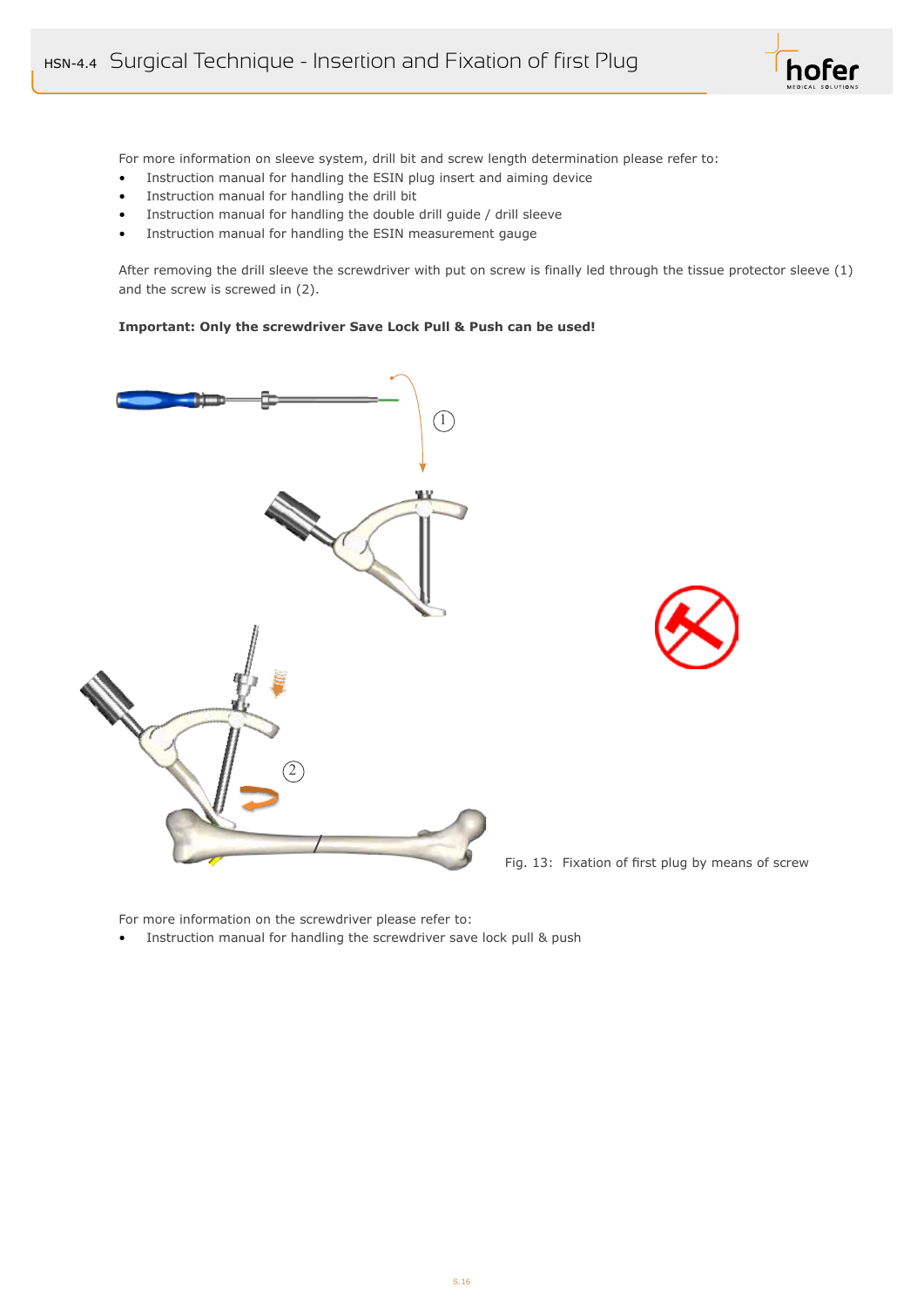

#### **4.5 - Insertion and Fixation of second Plug**

#### **4.5.1 - Insertion of second Plug**

The procedure is the same as for the insertion of the first plug (4.4.1).

#### **4.5.2 - Fixation of second Plug**

The procedure is the same as for the fixation of the first plug (4.4.2).





Fig. 14: 2 inserted plugs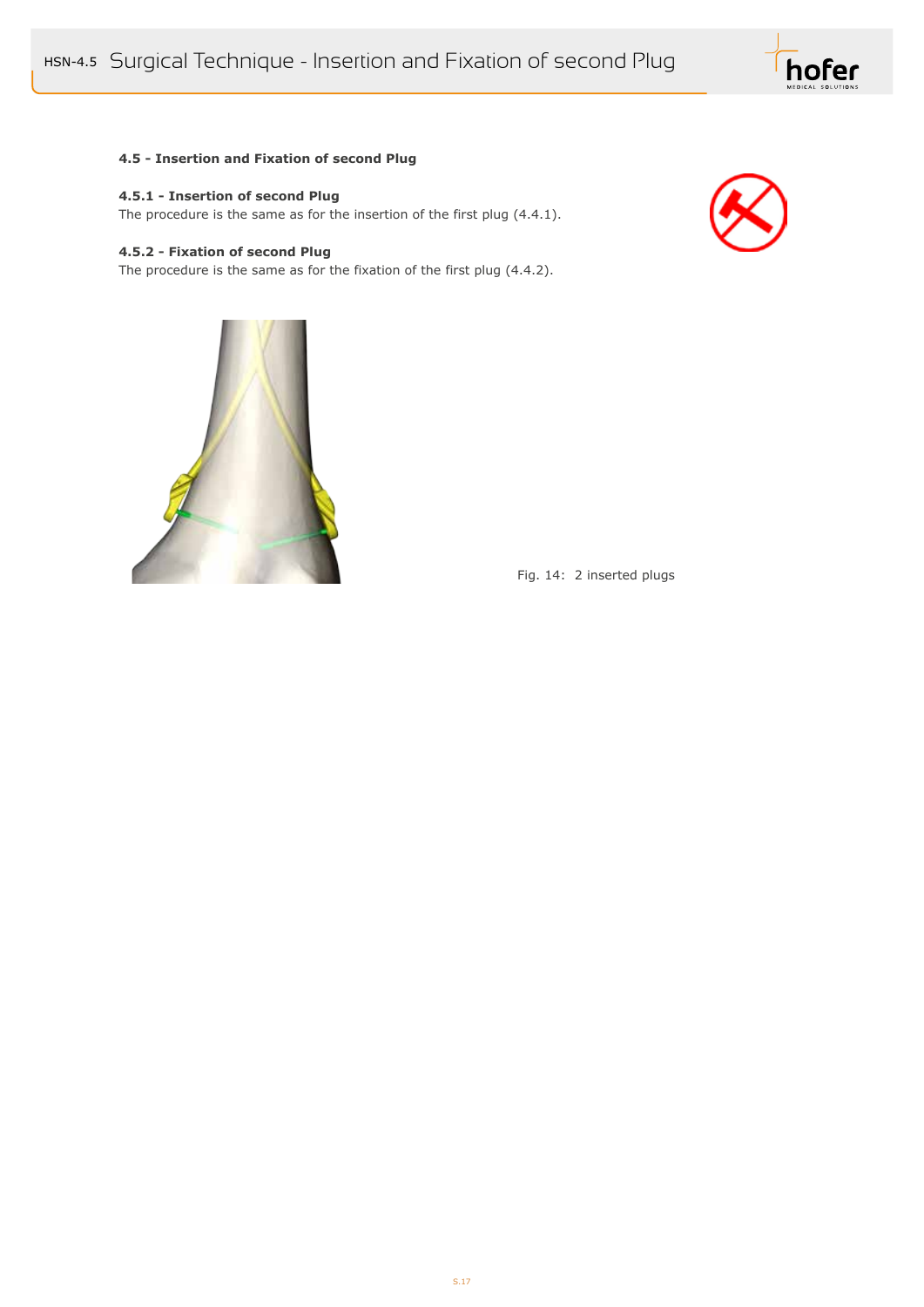

#### **4.6 - Post-operative Treatment**

The starting point for a post-operative functional treatment has to depend on the fracture type and the intra-operatively achieved stability.

#### **4.8 - Material Removal**

As soon as there is enough bone support and the implant has lost its function it should be removed. First the plug is removed. Then the nail can be pulled out by means of an extraction pliers.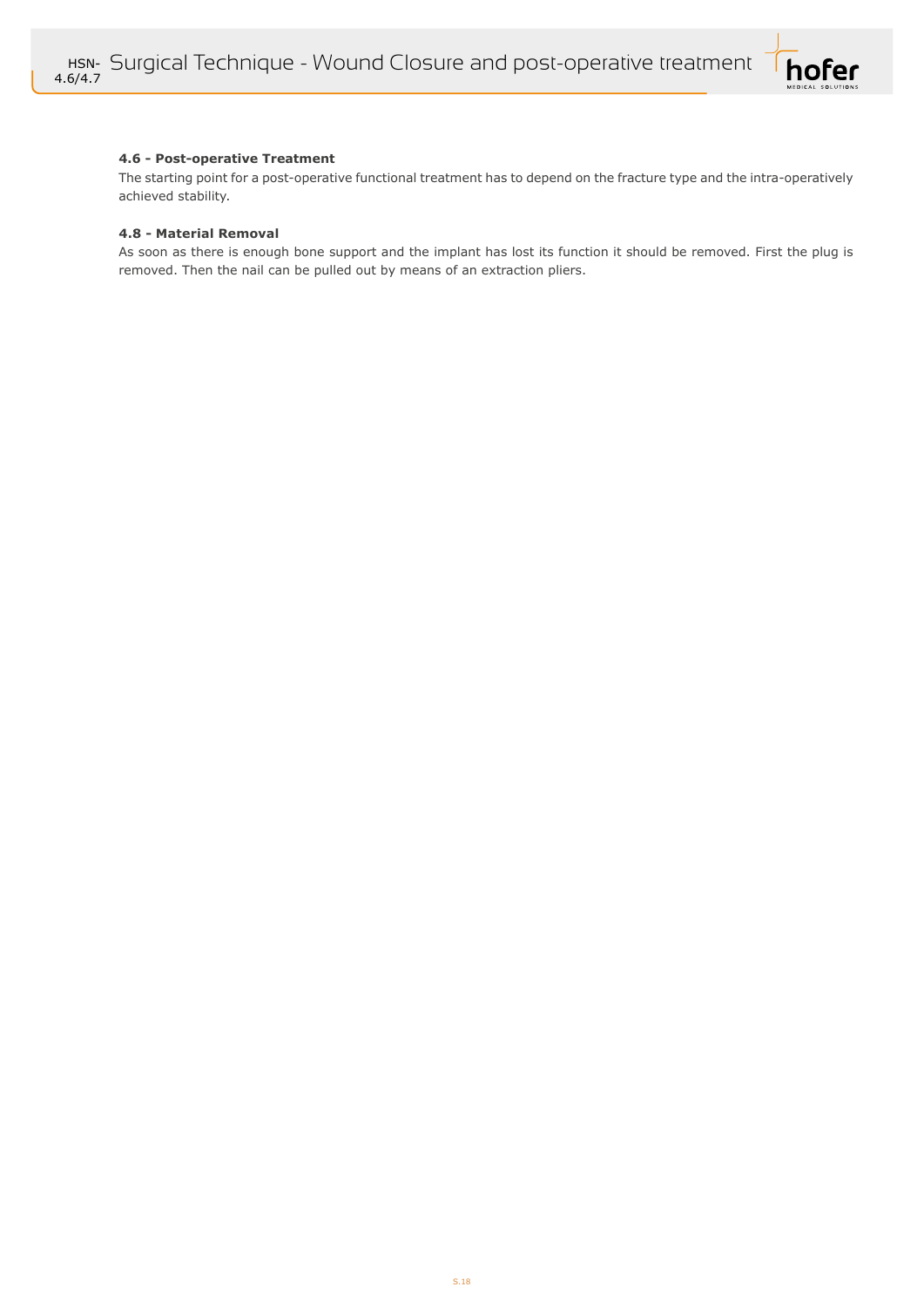

© 2017 Hofer GmbH & Co KG. All rights reserved.

Operation instruction booklets, handbooks, information brochures and software are protected by copyright. Copying, duplication, translation or conversion of said document through any electronic means or machine readable form, whether that be in full or in part, is not permitted without prior written authorisation from HOFER.

All further rights regarding the software are defined in the provided licensing terms.

The HOFER logo is a trademark of HOFER GmbH & Co KG and is registered in Austria and additional countries.

The rights to other brand and product names mentioned in this scripture are reserved by their proprietors and are accepted and recognised here. The naming of products that are not HOFER products serves solely as a source of information and not of advertising. HOFER accepts no liability regarding the selection, performance or efficiency of said products.

The methods and practices, etc. quoted in this scripture have been carefully tested and verified. However, should errors or suggestions of improvement be apparent, despite said verification, we politely ask you to disclose them to us. The surgical method portrayed here merely presents one possible method for the indication that is to be treated. It remains the responsibility of the relevant surgeon to either keep to the aforementioned osteosynthetic method or to vary the method according to individual needs. Direct and indirect complications as well as sequential complications are thus, in every case, excluded.

Should you have any further questions, please do not hesitate to contact us at any time.